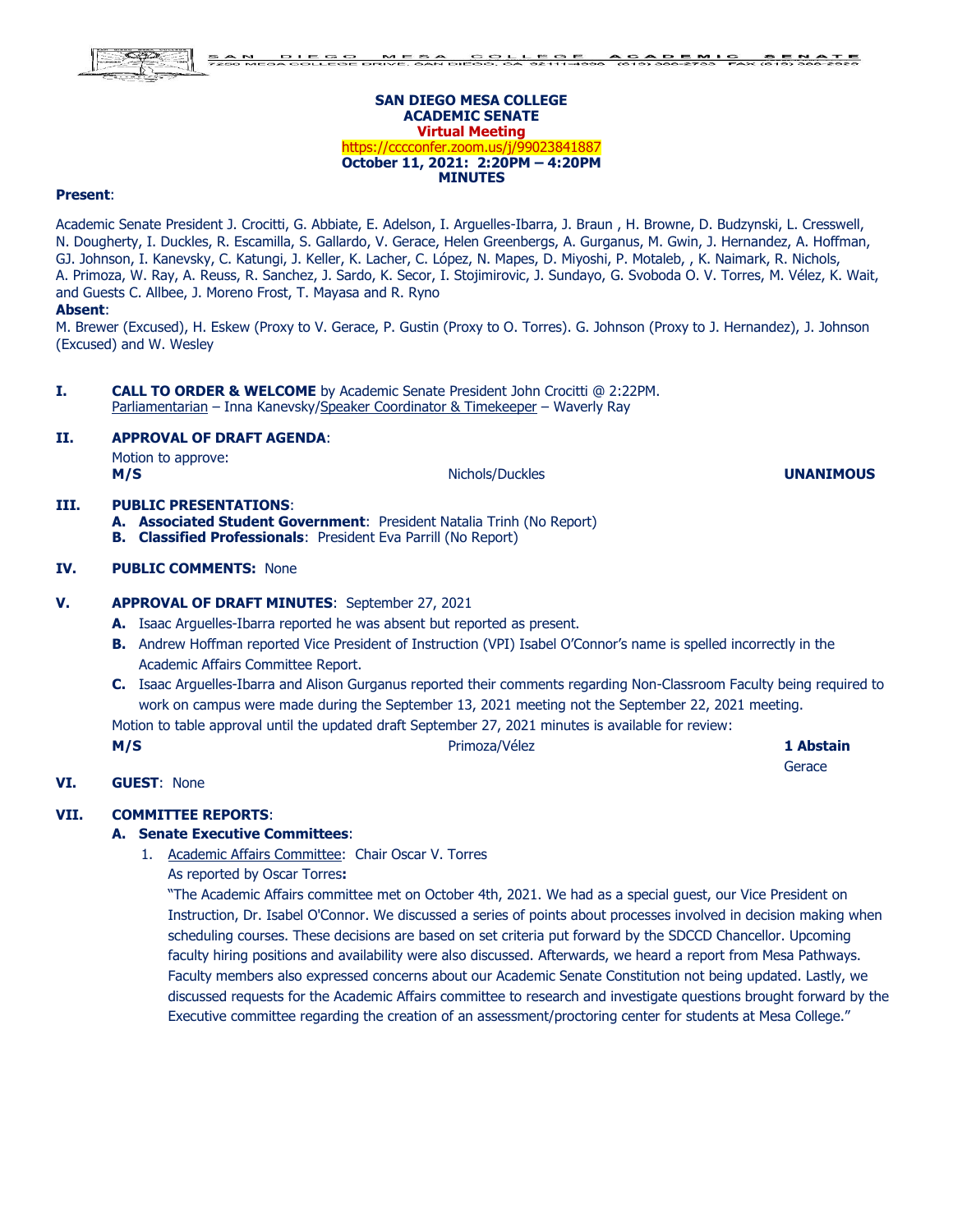- 2. Professional Advancement Committee (PAC): Chair Janna Braun
	- As reported by Janna Braun:

"Ellyn Fulton is retiring from the district compensation office after 22 years due to illness. Ellyn was the person who made sure that faculty had their units recorded in their personnel files for salary advancement. We wish her continued health.

The salary advancement deadline for fall semester has passed; however, you can still submit professional advancement paperwork this semester for consideration and if you qualify for salary advancement it will occur in the spring 2022 semester.

Mesa PAC members have raised questions regarding faculty requesting professional advancement credit for viewing the workshops and seminars of a conference after the conference has taken place. Many conferences archive their sessions for later viewing, but it has called into question whether this should count the same as attending a live conference, where the faculty member might not have the same opportunity to attend every single session. The PAC chairs from each campus will meet later this semester with AFT President Jim Mahler to discuss possible changes in the CBA wording for this type of conference attendance."

- 3. Committee of Chairs (COC): Chair of Chairs Paula Gustin (Proxy to O.V. Torres) No Report
- 4. Curriculum Review Committee (CRC): Faculty Co-Chair Andrew Hoffman
	- a. Our new Student Representative attended their first meeting.
	- b. There is a Credit for Prior Learning list.
		- Toni Parsons will discuss the list at our next meeting.
		- We will need to update CurricUNET.
	- c. The School Deans should be making sure that courses due for two-year review and six year review are being updated.
	- d. The Catalog Deadline is November 18th.

5. Program Review Committee (PRC): Acting Faculty Co-Chair Dina Miyoshi As reported by Dina Miyoshi:

- There are some open work sessions via zoom scheduled on October 15th, November 5th, and December 6th for lead writers.
- There are also trainings scheduled on Monday, October 18th for Budget Allocation of Resources (BARC) and Faculty Hiring Priorities (FHP). (Training Schedule: [LINK\)](https://www.sdmesa.edu/about-mesa/institutional-effectiveness/program-review/program-review-archives/Program%20Riview%20-%20Training%20Schedule%202021-2022%20final%2009-29-21.pdf)

## **B. Other Committees**:

- 1. The Committee for Diversity Action, Inclusion & Equity (CDAIE): Chair Judy Sundayo As reported by Judy Sundayo:
	- CDAIE report to the Senate 10-11-21
	- CDAIE met on 10-1-21 with 32 people attending. Committee members heard presentations by the Black Faculty Counselors Collaborative (BFCC) and their efforts to enhance services supporting success of African descended students on campus.
	- CDAIE invites our campus to continue support of activities celebrating **Latinx Heritage Month,** celebrated annually between Sept. 15 - Oct. 15th.
	- CDAIE is co-sponsoring a District-wide collaboration along with our DSPS Department for **Disability Awareness and Trans Visibility Awareness Month** presenting Kay Barrett, an award-winning, transgender, mixed-race, Filipinx American poet/performer, who also has a disability. This event is entitled, **"Liberation Shows UP!"** and will include a keynote presentation on ableism and disability justice. It takes place on **October 14th from 2:30-4:00 pm.**
	- CDAIE is collaborating with our District as well as other local colleges to bring **Jose Antonio Vargas,** Pulitzer Prize winning journalist, film maker and author, to present on intersecting identities for **Filipinx American History Month, LGBTQIA History Month & Undocumented Student Week of Action**. This event takes place online on October. 21st, from 3-4 pm. A limited number of students will be allowed to attend a smaller group meeting with Jose on that same date from 2-3 pm. Mesa has purchased hi film, "Undocumented" which is available through our LRC.
	- CDAIE is open for small funding requests for honorariums or activities supporting diversity, equity and inclusion. Please e-mail [jsundayo@sdccd.edu](mailto:jsundayo@sdccd.edu) if interested for your classroom or department.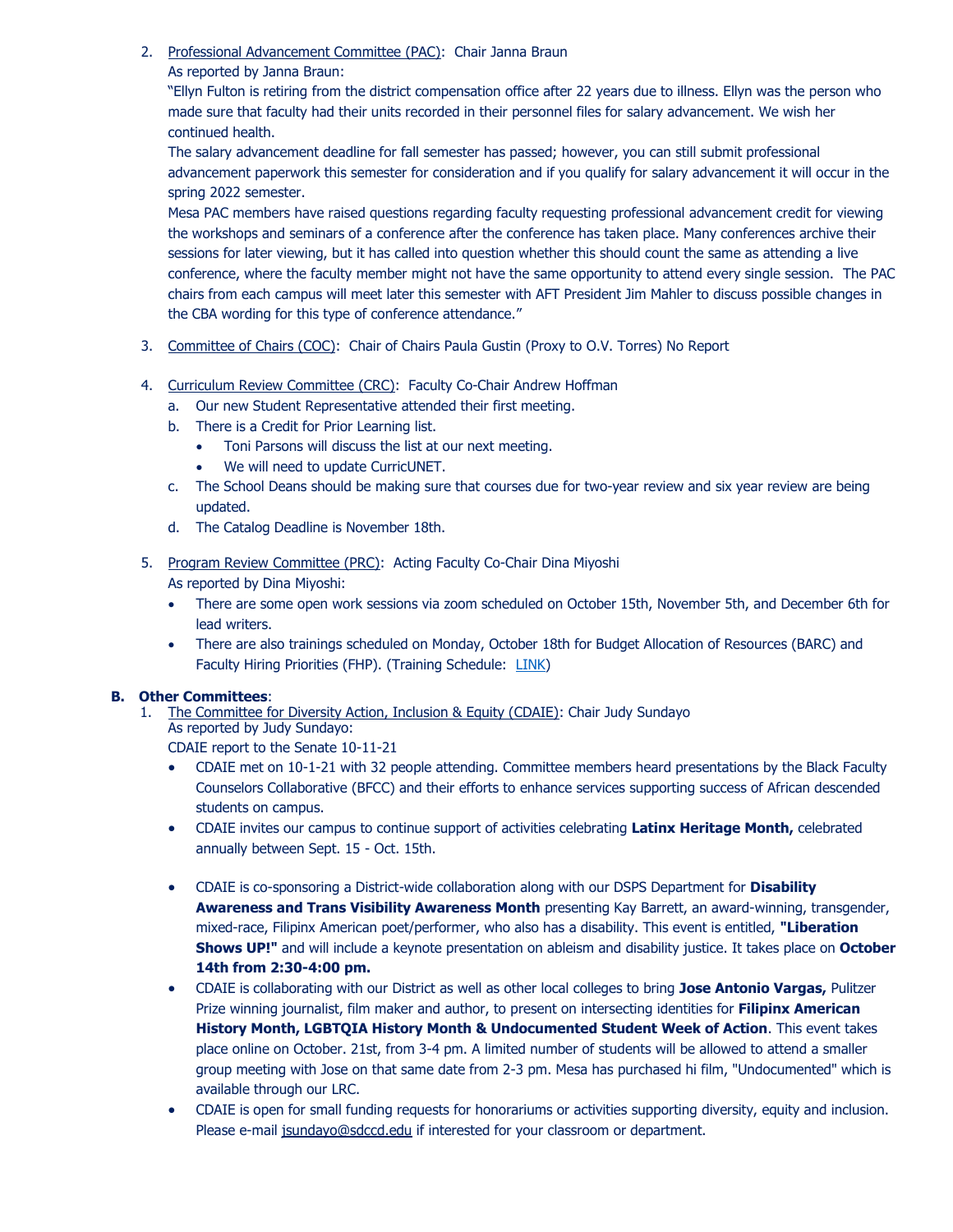- CDAIE 's support for a **Diversity, Equity and Inclusion Coordinator** (DEI) at Mesa to oversee the implementation of the 13 Pt. Strategic Action Plan for Accountability in DEI has been approved by the Dean of Equity.
- CDAIE meets next on **Friday, November 5**th from 9 am 11 am. Anyone wanting to attend as a guest may send an e-mail to [jsundayo@sdccd.edu](mailto:jsundayo@sdccd.edu) for the Zoom link.
- 2. Mesa Pathways Committee (MPC): Co-Coordinators Marisa Alioto & Howard Eskew As reported by Marisa Alioto: Mesa Pathways - Academic Senate Report:

Campus Community Forum: Featuring the Pathways Fellows: Tomorrow - Tuesday, October 12th, 2:15 - 3:30pm.

## CCCCIO Fall 2021 Conference:

Dr. Isabel O'Connor, Dr. Trina Larson and Lead Fellow Daniela Perez Padilla have been selected to present at the California Community College Chief Instructional Officers Fall 2021 Conference and will present on *Engaging Student* Voices: A Toolkit and Case Study in Equity on Wednesday, October 27th from 2:15-3:15pm.

#### Pathways Project Funding:

The Mesa Pathways Committee will provide up to \$50,000 to fund projects related to advancing our Mesa Pathways efforts here on campus. Applications are due Friday, October 15, 2021. Winners will be announced by November 15, 2021. If you have questions regarding a funding proposal, please contact [MesaPathways@sdccd.edu.](mailto:MesaPathways@sdccd.edu)

Details, including application information about the funding process, previous awardees, and non-allowable expenses can be found here: [https://www.sdmesa.edu/mesa-pathways/pathways-projects.shtml.](https://www.sdmesa.edu/mesa-pathways/pathways-projects.shtml)

#### Technology Project Group:

Our technology project team has just been launched and is charged with developing a project plan and timeline for integrating all of Mesa College's student support services and technologies into a seamless, efficient, and effective resource to enhance the overall student experience. Their first meeting was held Wednesday, October 6th, and moving forward, meetings will take place the first and third Wednesdays of the month from 12:45 - 1:45pm.

Student Success Teams Workshops: This Fall, the campus will have opportunities to learn and share ideas about Student Success Teams at one-hour workshops, which are open to the entire Mesa community. Flex credit is available, and participants will be entered into an opportunity drawing. For more information, please visit the Pathways website:<https://www.sdmesa.edu/mesa-pathways/events-presentations.shtml> or contact Ian Duckles: [iduckles@sdccd.edu.](mailto:iduckles@sdccd.edu)

Call for Members: Pathways Workgroups and Project Teams: If you are interested in becoming involved in a Pathways workgroup or project team, please reach out to [MesaPathways@sdccd.edu.](mailto:MesaPathways@sdccd.edu)

Next MPC Meeting: Our next meeting is Wednesday, October 13th from 12:45 - 2:15pm

3. Other Committee Reports: None

## **VIII. OLD BUSINESS**:

## **A. Campus wide Testing Center**: Croctti

- 1. Academic Senate President John Croctti reported we will need to identify funding sources for the testing center.
- 2. Donna Budzynski reported the pandemic has created a lot more absences.
- 3. Candace Katungi said it would be premature to apply for funding before the Academic Affairs Committee concludes its research and report.
	- a. The Academic Senate voted yes to have the Academic Affairs Committee conduct a study.
	- b. There has not yet been a vote to approve the Campus wide Testing Center.
	- c. The Academic Senate should prioritize Covid related funding for immediate needs.
- 4. Academic Senate President John Croctti said the Academic Senate will develop a draft plan
	- a. We need to determine how many Mesa College Students will need to access the testing center.
	- b. We need to determine how many hours the center needs to be open each week including evenings and weekends.
	- c. We need to identify funding sources for staffing.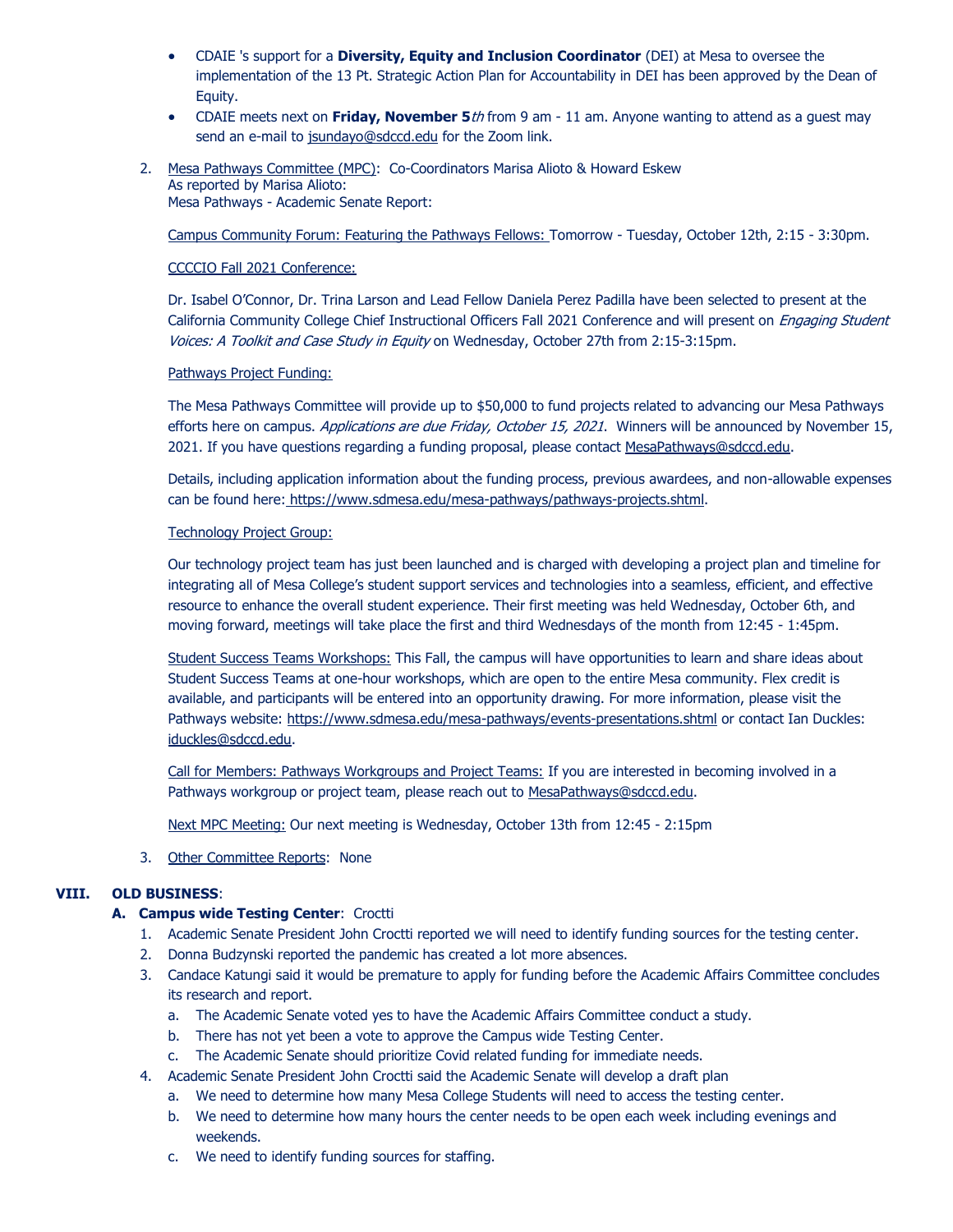- 5. Academic Senate President John Crocitti has asked about how Covid funding will be allocated districtwide and how funding can be requested at each campus.
- 6. Oscar V. Torres reported the Academic Affairs Committee will contact the resources who developed the previous proposal(s) for a Campus wide Testing Center.
- 7. Waverly Ray said the Academic Affairs Committee will need to present their report to the Academic Senate Exec Committee first and then the Academic Senate.
- 8. Academic Senate President John Crocitti said the Senate Exec Committee may have amendments to the Academic Affairs Committee's report before it is presented to the Academic Senate.
- 9. Helen Greenbergs said identifying funding sources for Covid Testing and Contact Tracing may be more important.

# **B. Requirement for Non Classroom Faculty to Work on Campus during the Pandemic**: Sundayo

- 1. Judy spoke to Jim Mahler
- 2. Jim Mahler The issue can be addressed in the next CBA. He needs language from the Mesa College Academic Senate.
- 3. Judy would like the AS to help her develop language for the next CBA negotiations.
- 4. Jim Mahler said an AS resolution would not be helpful.
- 5. Alison Gurganus said Non Classroom Faculty needs help from the Academic Senate.
- 6. Gina Abbiate said the AS needs a proposal to review.
- 7. Ian Duckles the AS only has to weigh in on the proposal from Non-Classroom Faculty.
- 8. Rusty Nichols Why was the req. made when Non-Classroom Faculty cannot assist Students on campus.
- 9. Judy Sundayo The VPSS did not give us a clear rationale.
- 10. Anthony Reuss Frustrated that we were not given a justification during the meeting with the VPSS.
- 11. President John Crocitti ask Judy Sundayo to put together the language for the Academic Senate to look at.

# **C. Reassigned Time for a Campus Diversity, Equity and Inclusion (DEI) Officer**: Sundayo

- 1. Judy Sundayo reported she spoke to American Federation of Teachers (AFT) President Jim Mahler.
- 2. The Equity Officer will only receive .2 FTE reassigned time.
- 3. We need .2 FTE additional reassigned time.
- 4. The state requires us to provide an annual Equal Educational Opportunity Report.
- 5. We need funding to meet the state mandate.
- 6. We need to develop an Academic Senate Resolution supporting a Campus Equity Officer position for Mesa College.
- 7. Candace Katungi said the work is necessary for our institution.
- 8. Ian Duckles said let us ask for more reassigned time for a Campus Equity Officer than .4 FTE for the position.
- 9. Gina Abbiate asked if a job description available for the Campus Equity Officer position.
	- a. Judy Sundayo will send a copy of the job description.
- 10. Continuing Education has .5 FTE reassigned time for their Equity Officer position that was secured by their Former President Anthony Bebe before he left the district.)
	- a. We may only need .6 reassigned time at this time.
- 11. Academic Senate President John Crocitti if making CDAIE a Standing Committee of the Academic Senate would give Faculty more control over who fills the position and allow us to make sure it is Faculty Driven.
- 12. Judy Sundayo will develop a draft resolution.
- 13. The new resolution will be entered as New Business on October 25th.

## **IX. NEW BUSINESS**:

# **A. Resolution 2021.10.1 – Remove PAC and TPRC from the List of Standing Committees**: Crocitti

1. The two committees address personnel issues based on the collective bargaining agreement and their meeting agendas and minutes are confidential.

Motion to move the item to the October 25, 2021 meeting for discussion and potential vote: M/S Velez/Duckles **1 Disapprove**

Torres **1 Abstain Gerace**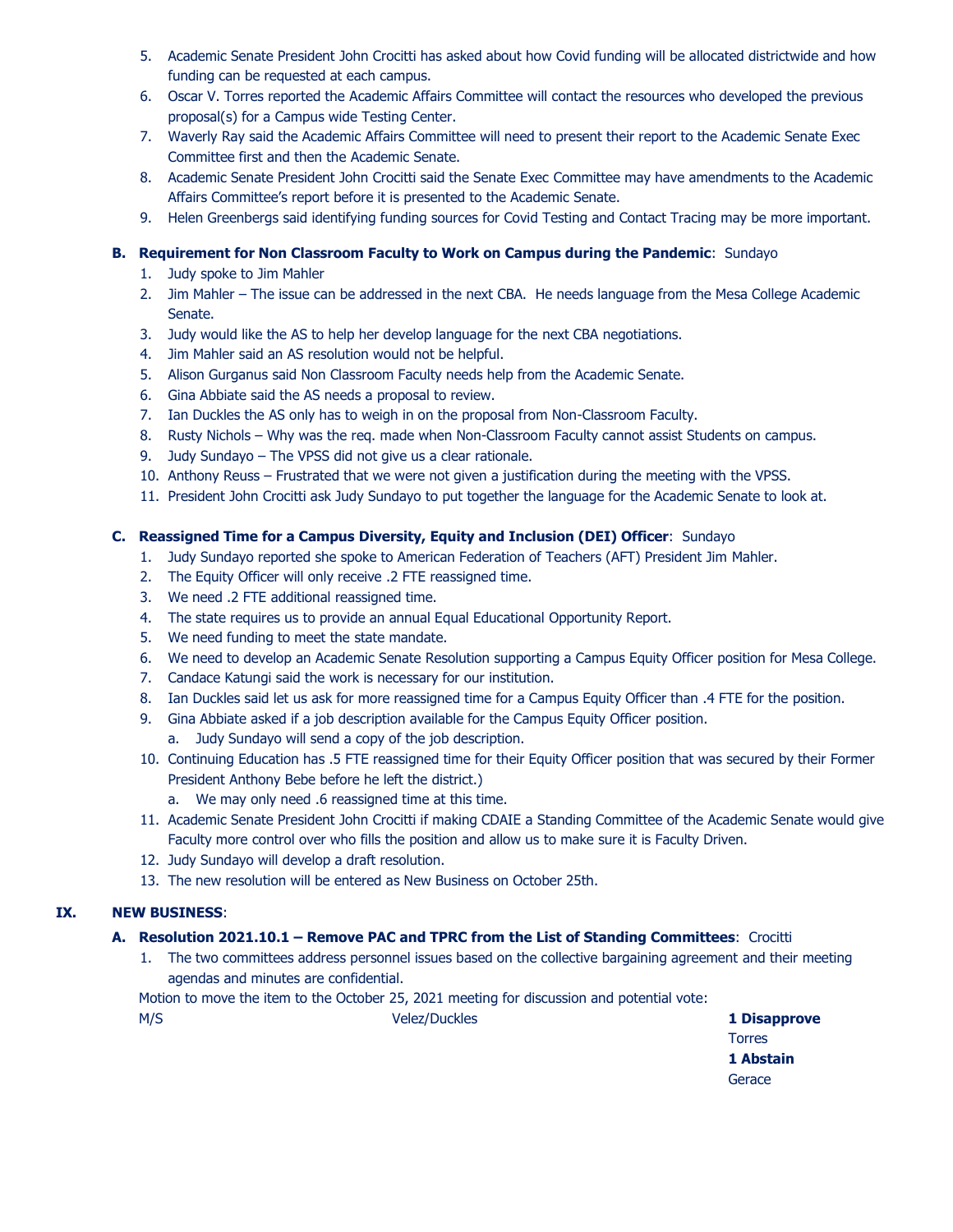#### **B. Reconsideration of the State of Emergency Circumstances (AB 361)**: Crocitti

1. We will restate that the fear of Covid requires the Academic Senate to continue to meet online in order to renew the waiver.

|     | Motion to move the item to the October 25 <sup>th</sup> meeting for discussion and potential vote: |  |
|-----|----------------------------------------------------------------------------------------------------|--|
| M/C | Hoffman/Nicholc                                                                                    |  |

| M/S | Hoffman/Nichols                                         | <b>UNANIMOUS</b>     |
|-----|---------------------------------------------------------|----------------------|
|     | Motion to suspend the rules and vote on the item today: |                      |
| M/S | Velez/                                                  | 5 Approve            |
|     |                                                         | <b>28 Disapprove</b> |
|     | $\cdot$                                                 | 4 Abstain            |

- 1. Inna Kanevsky reported we must vote on the item every other week in order to remain compliant.
- 2. Helen Greenbergs expressed concerned about language that we fear that we are in imminent danger if we hold a face to face meeting.
	- a. Mesa College is holding face to face classes.
	- b. We do not want to rush the vote.
- 3. Andrew Hoffman said the public cannot enter our classrooms.
	- a. The district's attorney said we only have to approve every other meeting
- 4. Academic Senate President John Crocitti said it keeps us from having to post the meeting agenda on our doors for every meeting and allow the public to enter our homes.
- 5. Andrew Hoffman said we do not need to deal with this as an emergency.
- 6. Oscar Torres said the Senators have not had the opportunity to discuss the matter with their Department Faculty.

#### **C. Sustainability Administrative Procedure 6980/Board Procedure 8100\_02:** Ray

- 1. Waverly Ray reported the district required to update our administrative procedures.
- 2. Presenting for review and comments and seeking support from the AS.
- 3. Andrew No AP  $#$  Connected to an AP/BP (Waverly BP 6980/AP 8100 02)
- Motion to move the item to the October 25, 2021 Academic Senate meeting for discussion:

**M/S** Nichols/Vélez **UNANIMOUS**

## **X. ROUND TABLE TOPIC**: None

## **XI. SENATE EXECUTIVE OFFICER REPORTS**:

- **A. Vice President**. Sakeenah Gallardo
	- 1. The Committee on Committees:
		- a. The committee meets every week.
		- b. Please send your requests for Faculty Representatives.
		- c. The process is going well.
- **B. Secretary**: Waverly Ray (No Report)
- **C. Treasurer:** Mary Gwin (No Report)
- **D. Senator at Large (1)**: Alison Gurganus (No Report)
- **E. Senator at Large (2)**: Pegah Motaleb (No Report)
- **F. Immediate Past President**: Manuel Vélez
	- 1. Governor Newsom signed the following Assembly Bills:
		- a. AB 927 Mesa College's Health Information Management Baccalaureate Degree is now a permanent degree program.
		- b. AB 928 Develop Common Associate Degree for Transfer (ADTs).
		- c. AB 1111 Requires a Common Course Numbering System for the California Community Colleges (CCC).
	- 2. Governor Newsom vetoed the assembly bill that increases the Adjunct Faculty assignment limit from .67 to .85 citing increased payroll expenses.